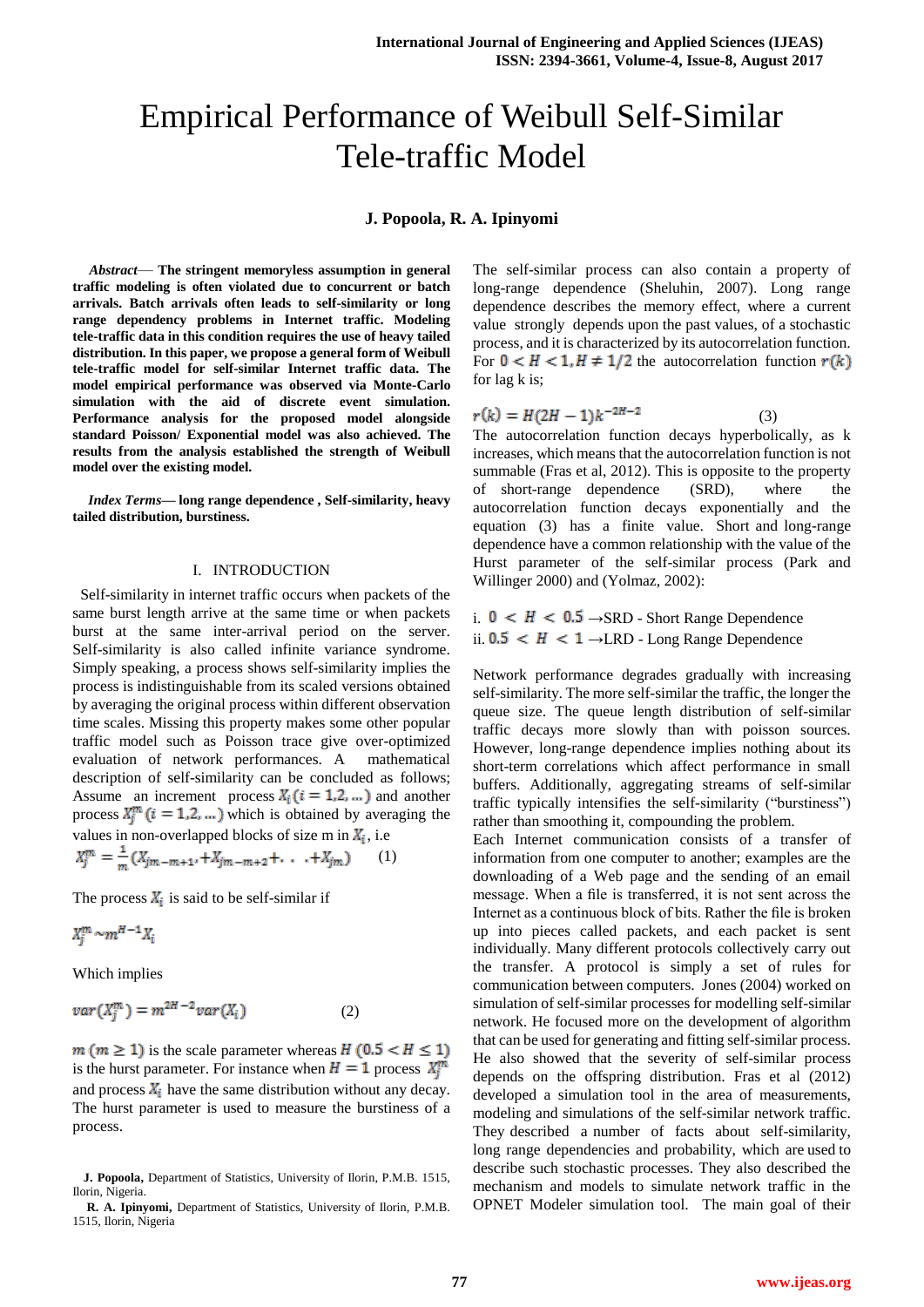research was to simulate measured network traffic, where they tend to minimize discrepancies between the measured and the simulated network traffic in the sense of packet-rate, bit-rate, bursts intensity, and variances. Alakiri et al (2014) studied the desirability of pareto distribution for modelling modern internet traffic characteristics. They buttressed the inadequacy of poisson /exponential process for modelling modern LAN and WAN network processes. They also talked about burtiness (self-similarity) and correlated (long range dependency) nature of LAN and WAN network processes which violate the standard poisson exponential process. In addition, they suggested future research on comparison of various internet traffic generators (distributions) and use of statistical methods to proof and validate the results of the experiments, which is being examined in this study. This study will further extend the distribution that best describes the self –similar property to the queueing system so as to have better results of network efficiency performance. In this paper, we consider the general distribution of Weibull for modelling self-similar traffic with inherent long range dependency problem.

#### II. MATERIALS AND METHODS

## *A. Simulation scheme*

The first step is the generation of the sequence of inter-arrival times and transmission times in accordance with the given distributions. The subsequent steps listed below generate queue size N, service start S-st, service end S-end and delay time W; The "queue-size on arrival"  $N^i$  is obtained by comparing the arrival time of the current arrivals and the values in the "service ends" column of the previous rows. In particular, the queue size on arrival is equal to the number of customers that arrive before the current customer (previous rows) that their "service ends" time values are greater than the arrival time value of the current arrival. The "service starts" value is the maximum of the "arrival time" value of the current arrival and the "service end" value of the previous arrival. Also notice that if the queue size on arrival of the current arrival is equal to zero, the service start value is equal to the "arrival time" value of the current arrival and if the queue size on arrival of the current arrival is greater than zero the service start value is equal to the "service end" value of the previous arrival. The "service ends" value is simply the sum of the "service starts" and the "service duration" values of the current arrival. The "delay" value is the difference between the "service ends" and the "arrival time" values.

|  | <b>Table I: Simulation parameter</b> |  |
|--|--------------------------------------|--|
|--|--------------------------------------|--|

| Variables          | Parameter           |  |
|--------------------|---------------------|--|
| Inter-arrival time | $0.01 \text{ m/s}$  |  |
| Transmission time  | $0.008 \text{ m/s}$ |  |
| <b>Bandwidth</b>   | 150mb               |  |
| Hurst Index (H)    | 0.9                 |  |

#### *B. Weibull Distribution*

The Weibull PDF is determined by the parameters  $\bf{k}$  and  $\bf{\theta}$ . For  $k = 1$  the Weibull distribution is identical to the exponential distribution (fras et al, 2012):

$$
f(x; k, \theta) = k\theta (\theta x)^{k-1} e^{-(\theta x)^k}
$$
  
\n
$$
k > 0; x > 0
$$
 (4)  
\nAnd the cumulative distribution function (CDF) is:  
\n
$$
F(x; k, \theta) = 1 - e^{-(\theta x)^k}
$$
 (5)  
\nThe parameters *k* and  $\theta$  is the shape and the intensity  
\nparameter.

## *C. Traffic performance of G/G/1/K*

Given that  $E(T)$  and  $\sigma_T^2$  are the mean and variance of inter-arrival time into the system, Also if  $E(X)$  and  $\sigma_X^2$  are the mean and variance of packet size transmitted per unit of time. Thus,

$$
\rho = \lambda \overline{X}
$$

For a stable process when  $\rho < 1$ ,

According to sanjay (2002), there exist a bound for the waiting time on the queue  $W_a$ ,

$$
\frac{\lambda \sigma_x^2 - \overline{X}(2-\rho)}{2(1-\rho)} \le W_q \le \frac{\lambda(\sigma_x^2 + \sigma_\tau^2)}{2(1-\rho)}
$$
  
As  $\rho \to 1$ ,  

$$
W_q = \frac{\lambda(\sigma_x^2 + \sigma_\tau^2)}{2(1-\rho)}
$$
  
By little's formula, the average waiting time in the system is;

 $W = W_a + X$ Also the average size in the system is;

 $N = \lambda W$ 

The expected queue size is;  $N_a = \lambda W_a$ 

#### III. RESULTS

**Table II: Performance measures for the true model and Weibull model.**

| Traffic    | Performance     | <b>True Model</b> | We/We/1/K   |
|------------|-----------------|-------------------|-------------|
| Model      | <b>Measures</b> |                   |             |
| Analytical | Ν               | 2.0080            | 2.5168      |
| result     | N <sub>a</sub>  | 1.6371            | 2.0637      |
|            | w               | 0.0200 ms         | 0.0251 ms   |
|            | w.              | 0.0164ms          | $0.0206$ ms |
| Simulation | Ν               | 1.8952            | 2.8517      |
| Result     | N <sub>a</sub>  | 1.2500            | 1.4671      |
|            |                 | 0.0162ms          | 0.0392 ms   |
|            | W.              | 0.0125 ms         | 0.0347 ms   |

**T/T/1/K Simulation**



Fig 1: Traffic behavior of the true self-similar traffic over time